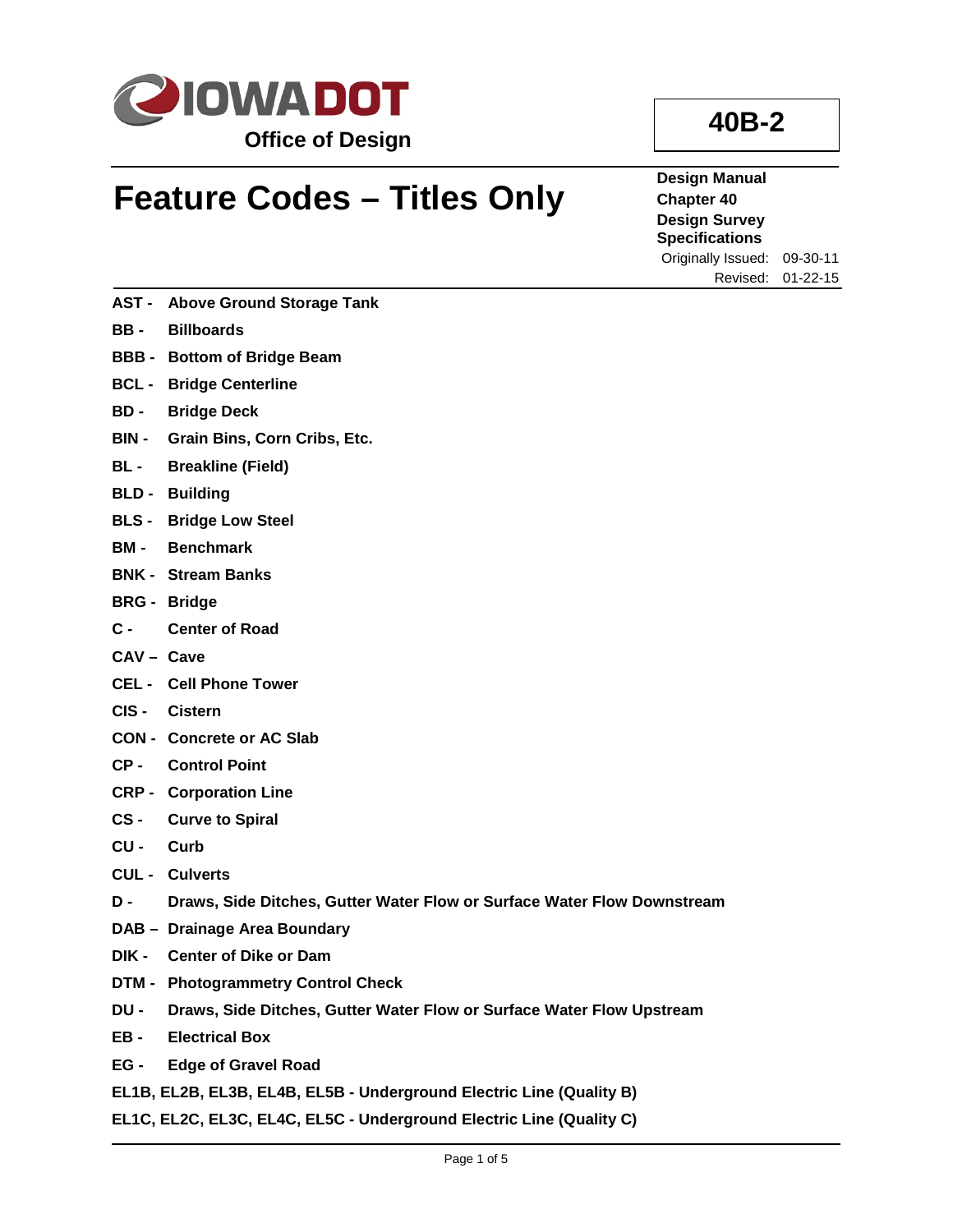**EL1D, EL2D, EL3D, EL4D, EL5D - Underground Electric Line (Quality D)**

- **ENP - Edge of Entrance, Paved**
- **ENT - Entrance**
- **ENU - Edge of Entrance, Unpaved**
- **EP - Edge of Pavement**
- **EW - Edge of Water**
- **FCL - Chain Link or Security Fence**
- **FENO - FENO Control Monument**
- **FHD - Fire Hydrant**
- **FLG - Flag Pole**
- **FO1B, FO2B, FO3B, FO4B, FO5B thru FO15B - Underground Fiber Optic Line (Quality B)**
- **FO1C, FO2C, FO3C, FO4C, FO5C thru FO15C - Underground Fiber Optic Line (Quality C)**
- **FO1D, FO2D, FO3D, FO4D, FO5D thru FO15D - Underground Fiber Optic Line (Quality D)**
- **FP - Filler Pipe**
- **FW - Wire Fence (Woven, Barb or High Tension)**
- **FWD - Wood Fence**
- **GDL - Guardrail**
- **GH1B, GH2B, GH3B, GH4B, GH5B thru GH10B - Underground Gas High Pressure Line (Quality B)**
- **GH1C, GH2C, GH3C, GH4C, GH5C thru GH10C - Underground Gas High Pressure Line (Quality C)**
- **GH1D, GH2D, GH3D, GH4D, GH5D thru GH10D - Underground Gas High Pressure Line (Quality D)**
- **GL1B, GL2B, GL3B, GL4B, GL5B thru GL10B - Underground Gas Line (Quality B)**
- **GL1C, GL2C, GL3C, GL4C, GL5C thru GL10C - Underground Gas Line (Quality C)**
- **GL1D, GL2D, GL3D, GL4D, GL5D thru GL10D - Underground Gas Line (Quality D)**
- **GP - Guard Posts (Less Than 4 Posts)**
- **GPR - Guard Posts (4 or More Posts)**
- **GR - Ground Shots (Field Survey)**
- **GRV - Grave**
- **GU - Gutter**
- **GV - Gas Valve or Vent**
- **HDG - Hedge**
- **HS - Hydric Soil**
- **HT - Highline Tower**
- **IN - Single Grate Intake**
- **IN - RA Type Intake**
- **INB - Intake (Beehive)**
- **LC - Lot Corner**
- **LIN - LINE**
- **LP - LP Tank**
- **LUM - Luminaire**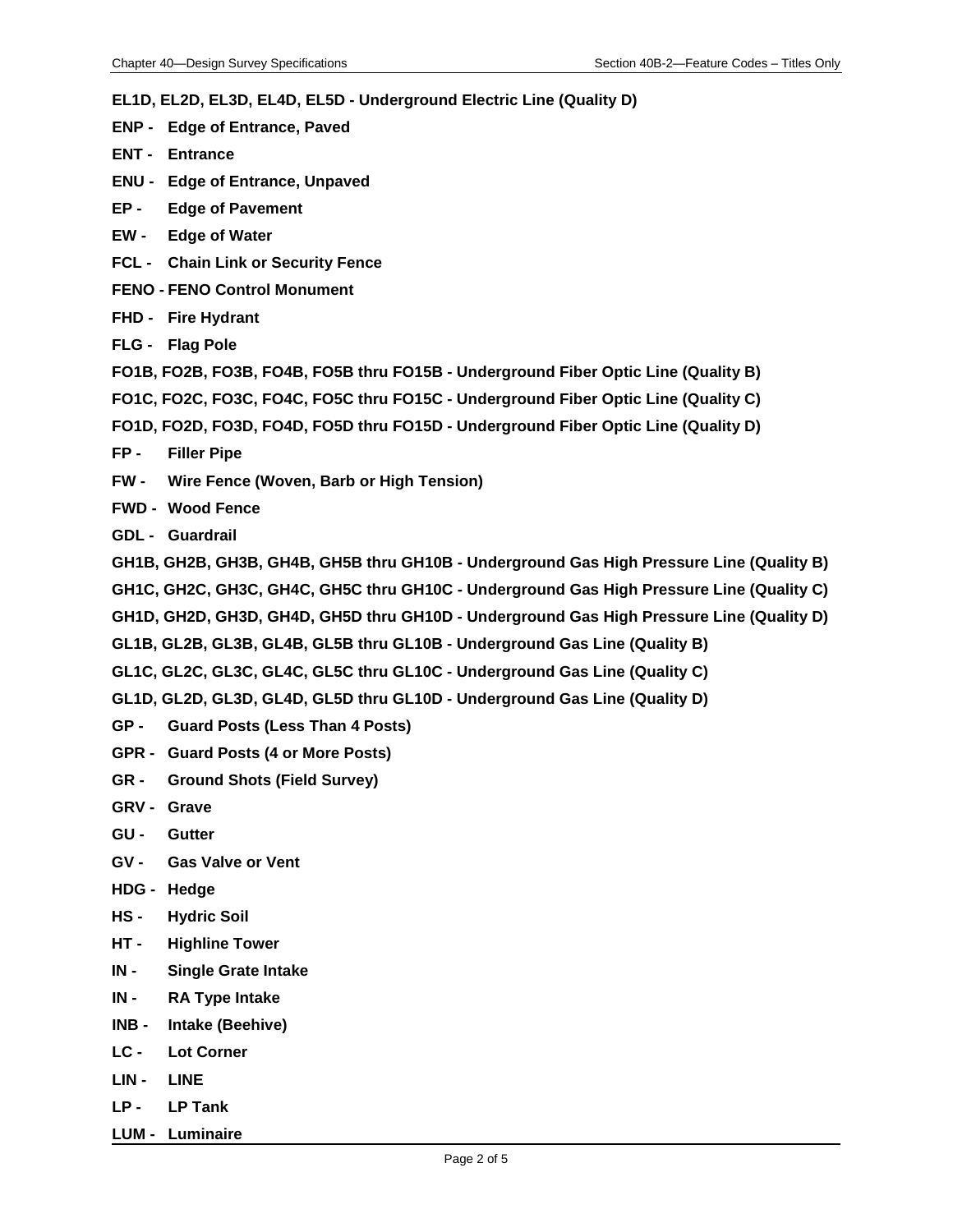- **MH - Manhole**
- **MIS - Miscellaneous**
- **MM - Mile Marker**
- **OUT - Outlet**
- **PC - Point of Curvature**
- **PCP - Photo Control Point**
- **PCT - Photo Control Target**
- **PIP - Pipe**
- **PI - Point of Intersection**
- **PL - Photo Location**
- **PLG - Photo Location General**
- **POC - Point on Curve**
- **POST - Point on Semi-Tangent (within curve limits)**
- **POT - Point on Tangent**
- **PPA, PPB, PPC, PPD, PPE - Power Pole**
- **PR - Power Riser Pole**
- **PRO - Top Steps, Porches, Bridge Abutment on CL**
- **PT - Curve to Tangent**
- **REF - Reference**
- **RET - Retaining Wall**
- **RIP - Rip-Rap**
- **ROC - Rock Outcropping**
- **ROW - Right-of-Way Rail**
- **RR - Railroad**
- **RRB - Railroad Signal Box**
- **RRF - Railroad Frog**
- **RRR - Railroad Rail**
- **RRS - Railroad Signal**
- **RRW - Railroad Switch**
- **RT - Radio Tower**
- **S - Soil Sampling Site**
- **SA1B, SA2B, SA3B, SA4B, SA5B - Underground Sanitary Sewer (Quality B)**
- **SA1C, SA2C, SA3C, SA4C, SA5C - Underground Sanitary Sewer (Quality C)**
- **SA1D, SA2D, SA3D, SA4D, SA5D - Underground Sanitary Sewer (Quality D)**
- **SBR - Size of Bridge**
- **SC - Spiral to Curve**
- **SCR - Section Corner**
- **SEP - Septic Tank**
- **SF - Silt Fence**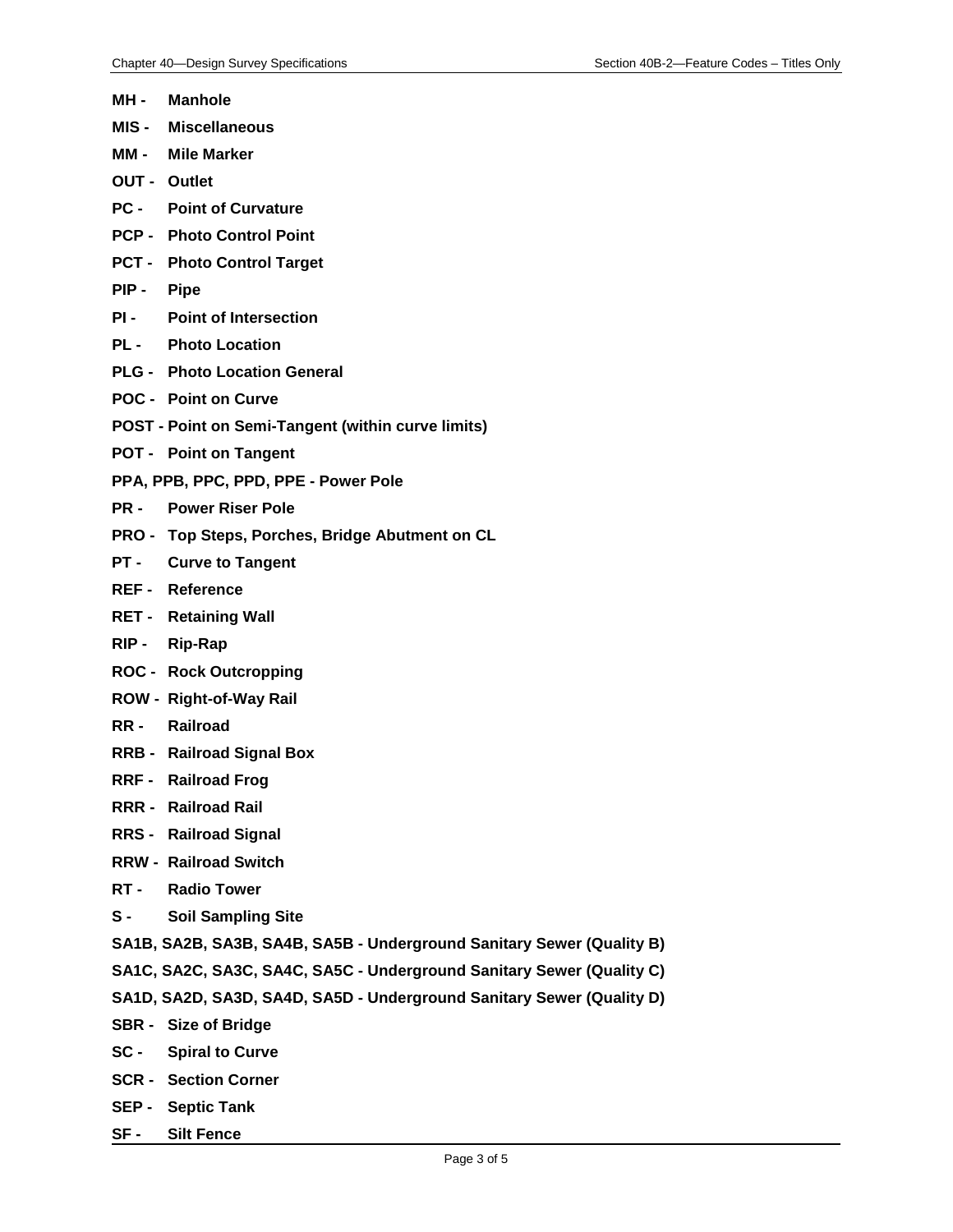- **SG - Staff Gauge**
- **SH - Paved Shoulder**
- **SHR - Shrub**
- **SI - Signs**
- **SL - Speed Limit Sign**
- **SLN - Approximate Section Line**
- **SLO - Silo**
- **SNK - Sink Hole**
- **SNP - Non-Paved Shoulder**
- **SOP - Size of Culvert or Pipe**
- **SP - Stream Profile**
- **ST - Spiral to Tangent**
- **ST1B, ST2B, ST3B, ST4B, ST5B - Underground Storm Sewer (Quality B)**
- **ST1C, ST2C, ST3C, ST4C, ST5C - Underground Storm Sewer (Quality C)**
- **ST1D, ST2D, ST3D, ST4D, ST5D - Underground Storm Sewer (Quality D)**
- **STP - Stump**
- **SWK - Sidewalk**
- **SWP - Swamp**
- **TA - Tower Anchor**
- **TBO - Telephone Booth**
- **TCB - Traffic Signal Control Box**
- **TDC - Deciduous Tree**
- **TDL - Traffic Detection Loop**
- **TER - Centerline of Terrace**
- **TEV - Tree Evergreen**
- **TFR - Tree Fruit**
- **TGP - Telegraph Pole**
- **TIL - Tile**
- **TL1B, TL2B, TL3B, TL4B, TL5B - Underground Telephone Line (Quality B)**
- **TL1C, TL2C, TL3C, TL4C, TL5C - Underground Telephone Line (Quality C)**
- **TL1D, TL2D, TL3D, TL4D, TL5D - Underground Telephone Line (Quality D)**
- **TLNL - Treeline Left**
- **TLNR - Treeline Right**
- **TOP - Top Bridge Pier**
- **TPA, TPB, TPC - Telephone Pole**
- **TPD - Telephone Pedestal**
- **TR - Telephone Riser Pole**
- **TRL - Centerline of Trail**
- **TS - Tangent to Spiral**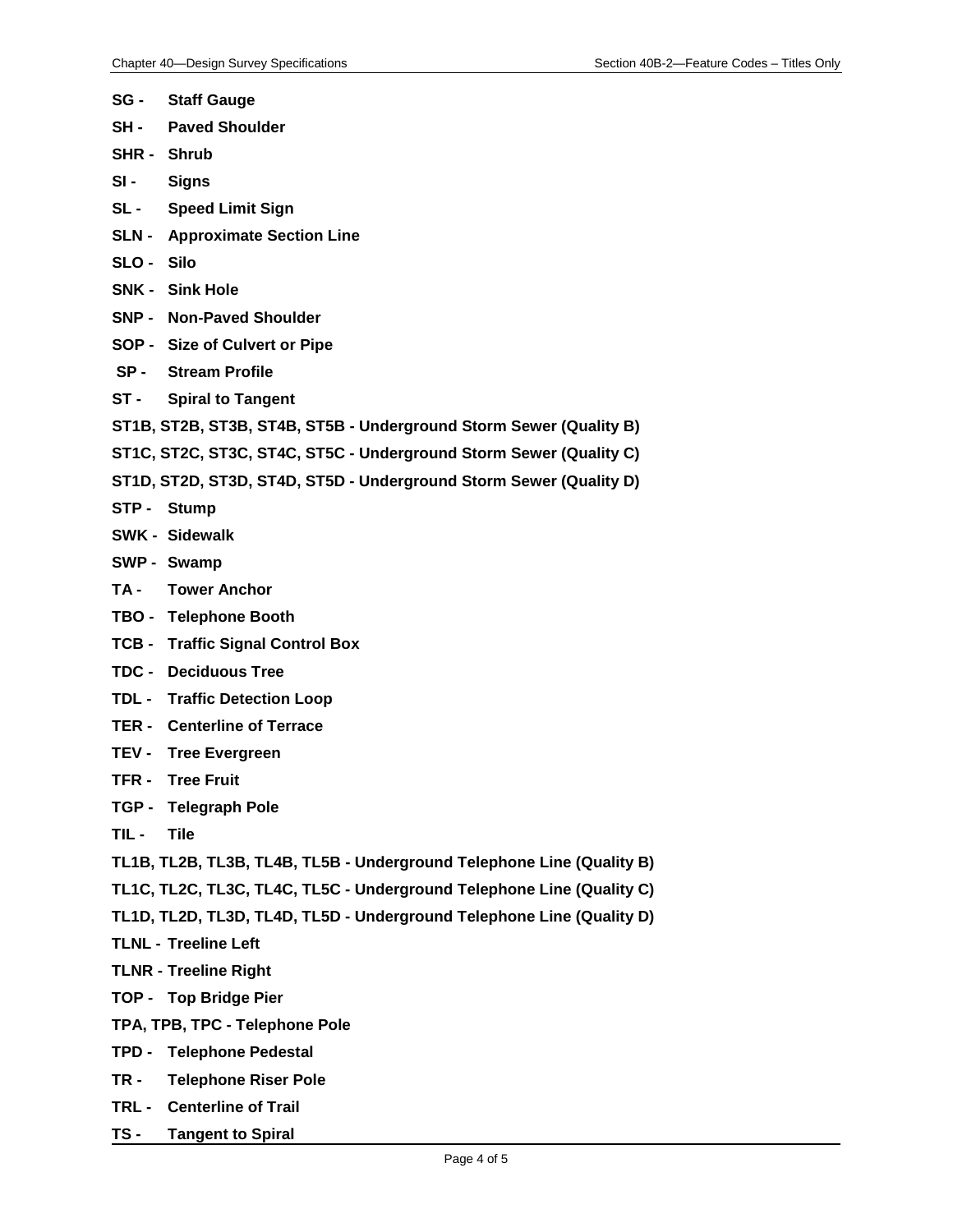- **TSB - Telephone Switch Box**
- **TSG - Traffic Signal**
- **TSL - Traffic Signal with Luminaire**
- **TV - Satellite dish**
- **TV1B, TV2B, TV3B, TV4B, TV5B - Underground TV Cable (Quality B)**
- **TV1C, TV2C, TV3C, TV4C, TV5C - Underground TV Cable (Quality C)**
- **TV1D, TV2D, TV3D, TV4D, TV5D - Underground TV Cable (Quality D)**
- **TVP - TV Pedestal**
- **TW - Top of Water**
- **UB - Utility Box**
- **UE - Utility Elevation**
- **UPH - Utility Pothole Location**
- **UST - Underground Storage Tanks**
- **UV - Utility Vault**
- **VS - Valley Section**
- **WC - Wild Card**
- **WEL - Well**
- **WHD - Water Hydrant**
- **WHU - Water Hookup**
- **WL1B, WL2B, WL3B, WL4B, WL5B - Underground Water Line (Quality B)**
- **WL1C, WL2C, WL3C, WL4C, WL5C - Underground Water Line (Quality C)**
- **WL1D, WL2D, WL3D, WL4D, WL5D - Underground Water Line (Quality D)**
- **WM - Wind Mill**
- **WND - Wind Turbine**
- **WV - Water Valve**

Some of these features have been added back in for the GIS people. This information is needed for their work. Also, the utility codes changed to reflect the accuracy of the utility location on the projects.